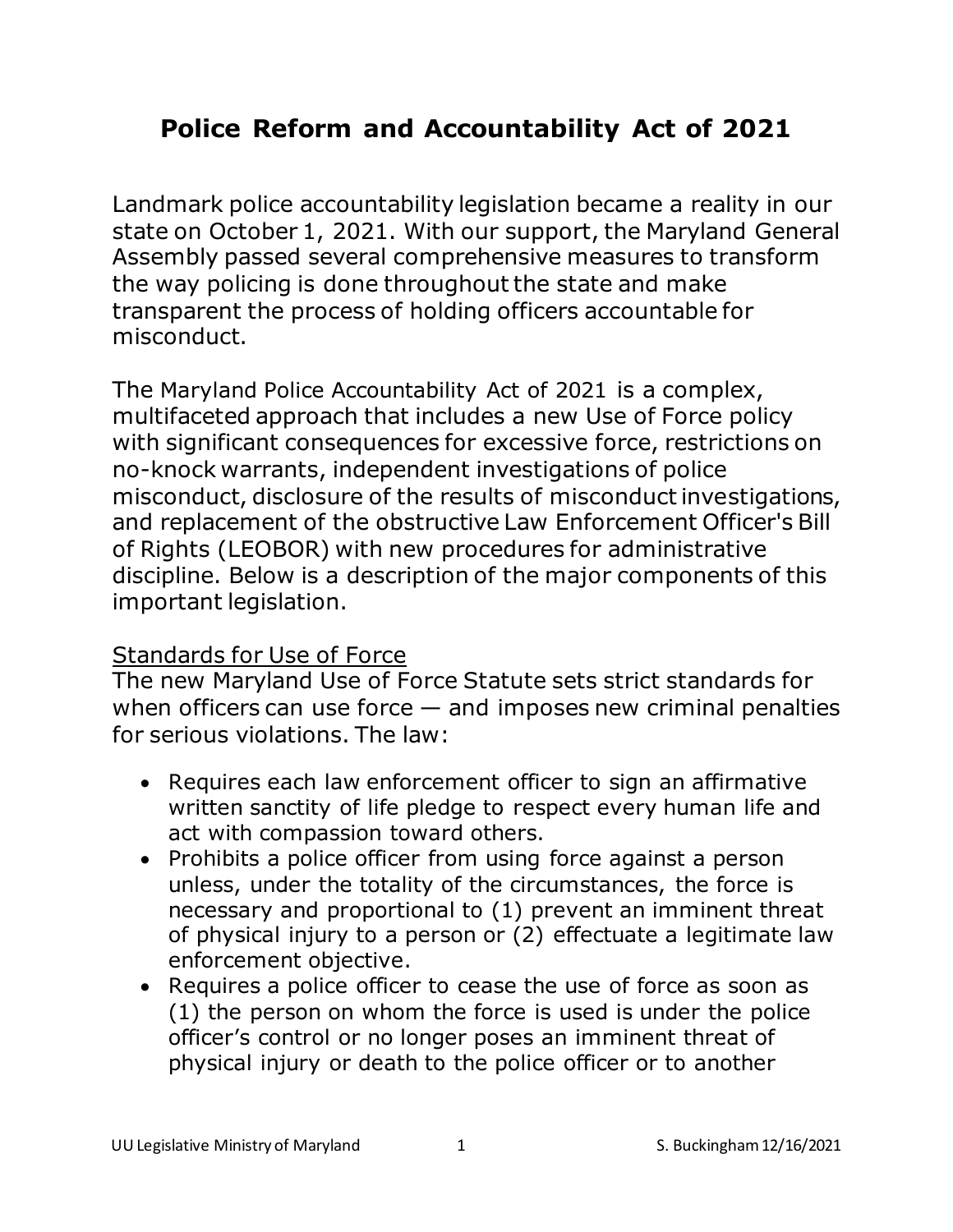person or (2) the police officer determines that force will no longer accomplish a legitimate law enforcement objective.

- Specifies duties for a police officer, a police supervisor, and a law enforcement agency relating to the use of force.
- A police officer who intentionally violates the Act's use of force requirements, resulting in serious physical injury or death to a person is guilty of a misdemeanor, punishable by imprisonment for up to 10 years.

## Situations with potential for harm

To addresses situations that create a higher likelihood of dangerous conflict, new laws:

- Place significant limits on the use of "no-knock" search warrants, including:
	- o Repealing as an authorized basis for a no-knock search warrant that the property subject to seizure may be destroyed, disposed of, or secreted,
	- o Setting forth several items that must be included in an application for a no-knock search warrant
	- o Requiring sign-off by a police supervisor and the State's Attorney, and
	- o Limiting the hours during which a warrant may be served
- Restore reporting by each department of information on its SWAT activities
- Provide funding for "mobile crisis teams" established by a local behavioral health authority through the Behavioral Health Crisis Response Grant Program to minimize law enforcement interaction for individuals in crisis and authorizes 9-1-1 to dispatch these teams.

## Improving the quality of police forces

Provisions that seek to improve policing include:

- Disclosure and review of police applicants' prior disciplinary actions,
- Mandatory mental health screening every two years and annual agility assessments,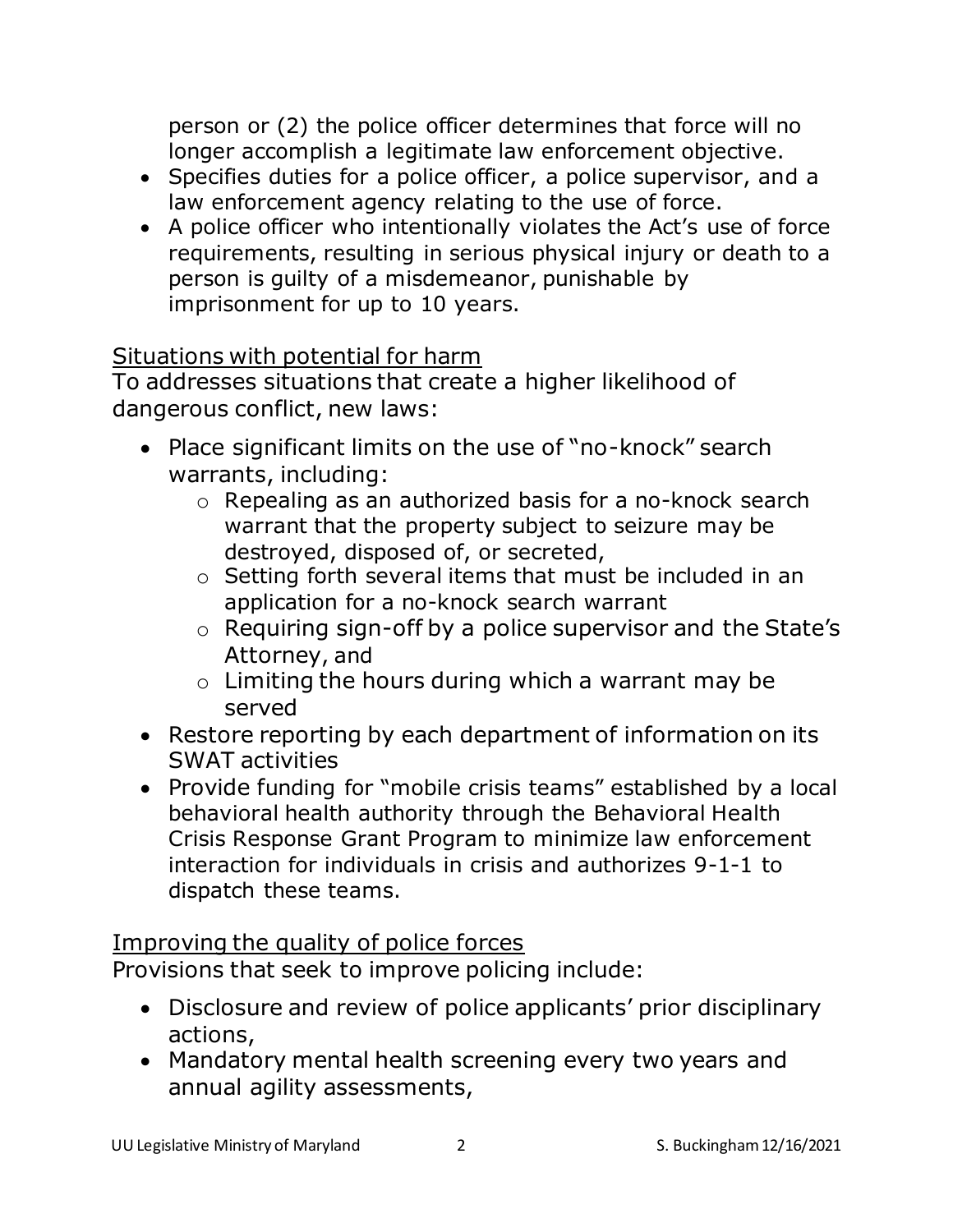- College scholarships of 50% for new and current officers in exchange for working in law enforcement,
- Implicit bias testing and training for new officers and for current officers on an annual basis
- New training on "when a police officer may or may not draw a firearm or point a firearm at a person and enforcement options that are less likely to cause death or serious physical injury, including scenario–based training, de–escalation tactics and techniques, and reasonable alternatives to decrease physical injury"
- Requiring the use of body-worn cameras Body Worn Cameras (BWC) by the State Police and law enforcement agencies of Anne Arundel, Howard and Harford by July 1, 2023, and all other law enforcement agencies by July 1, 2025
	- o All BWCs must be able to automatically record and save at least 60 seconds of video footage immediately prior to the officer activating the record button on the device
- Requiring each law enforcement agency to establish a confidential and non-punitive early intervention policy for counseling officers who receive three or more citizen complaints within a 12-month period to require the establishment of a confidential and non-punitive early intervention system to identify police officers who are at risk of engaging in the use of excessive force and to provide the officers with training, behavioral interventions, reassignments, or other appropriate responses to reduce the risk of the use of excessive force
- Providing access to an employee assistance program for all police officers that a law enforcement agency employs, including access to confidential mental health services, and
- Limits on the acquisition of offensive military surplus equipment

#### Handling Incidents of Potential Misconduct

The most extensive provisions of law involve a complete overhaul of procedures for investigating and disciplining officers for misconduct. The provisions are not subject to modification under collective bargaining and includes: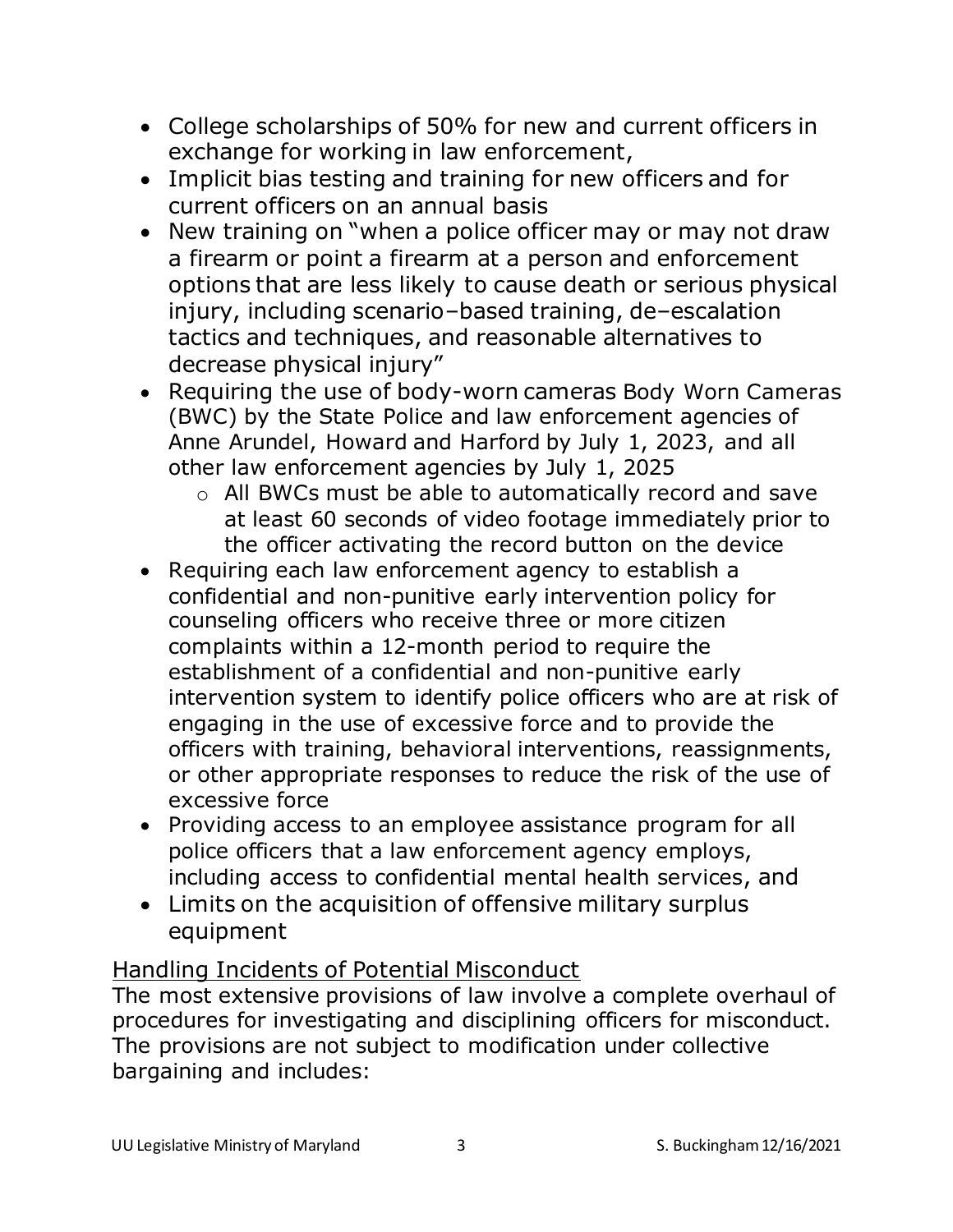- Investigation by the Attorney General's Office of all alleged or potential police-involved deaths of a civilian and any other crimes related to police misconduct that are discovered during an investigation.
- Repeal of the LEOBOR and replacement with new civilianbased procedures for administrative discipline that involve:
	- o Oversight in each county by a "Police Accountability Board" (which cannot include any active police) that also receives complaints of police misconduct filed by members of the public
	- o Civilian "Administrative Charging Committees" in each county and statewide to
		- Review investigations of potential police misconduct and determine whether the officer is to be
			- Administratively charged or
			- That the allegations against the police officer are unfounded or the police officer is exonerated
		- Record, in writing, any failure of supervision that caused or contributed to a police officer's misconduct, and
	- o Recommend discipline for a charged officer based on a model uniform disciplinary matrix developed by the Maryland Police Training and Standards Commission (MPTSC)
	- o The chief of the law enforcement agency to offer discipline to the police officer who has been administratively charged as recommended by the Charging Committee or a higher degree of discipline within the applicable range of the disciplinary matrix
	- $\circ$  If the officer does not accept the discipline offered, the matter will be referred to a trial board composed of:
		- **EXECT** An actively serving or retired administrative law judge or a retired judge of the district court or a circuit court, appointed by the chief executive officer of the county,
		- A civilian who is not a member of an administrative charging committee, appointed by the county's police accountability board, and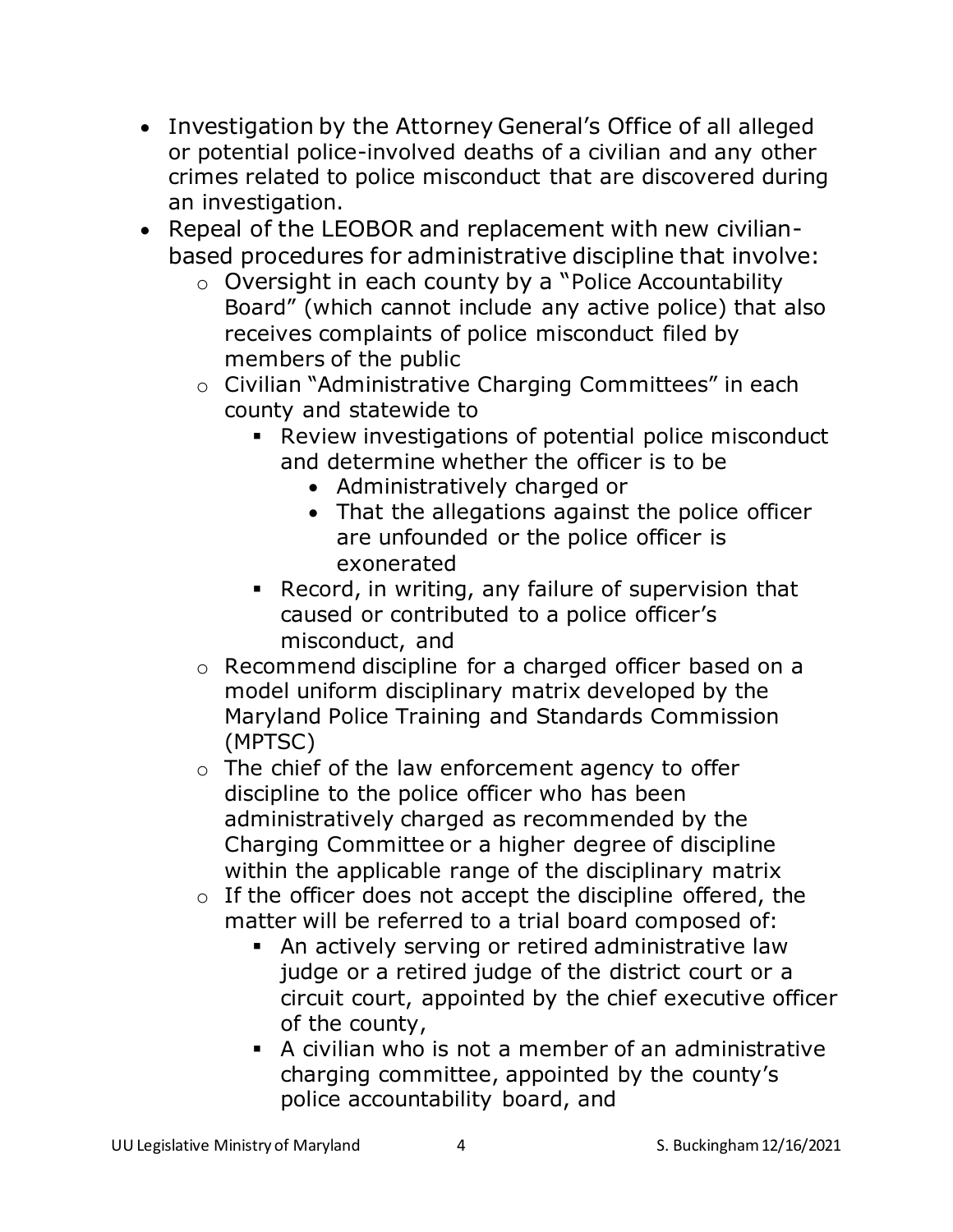- A police officer of equal rank to the accused police officer, appointed by the head of the law enforcement agency.
- $\circ$  In place of LEOBOR provisions that made questioning accused officers difficult, the new law provides that an officer must submit to:
	- Blood alcohol tests,
	- Blood, breath, or urine tests for controlled dangerous substances,
	- Polygraph examinations, or
	- Interrogations that specifically relate to the subject matter of the investigation

To protect officers' constitutional right against selfincrimination, the results of a test, examination, or interrogation are not admissible or discoverable in a criminal proceeding against the officer.

- Remaining rights of police officers: Despite the repeal of LEOBOR, some rights were retained.
	- $\circ$  A police officer who is the subject of a complaint of police misconduct and a complainant has a right to the assistance of a representative in connection with disciplinary proceedings.
	- o A police officer may not be discharged, disciplined, demoted, or denied promotion, transfer, or reassignment, or otherwise discriminated against or threatened regarding the police officer's employment because the police officer:
		- Disclosed information that evidences mismanagement, a waste of government resources, a danger to public health or safety, or a violation of law or policy committed by another police officer or
		- Lawfully exercised constitutional rights.
	- $\circ$  A police officer may not be denied the right to bring suit arising out of the police officer's official duties.
	- $\circ$  A police officer has the same rights to engage in political activity as a state employee, except when on duty.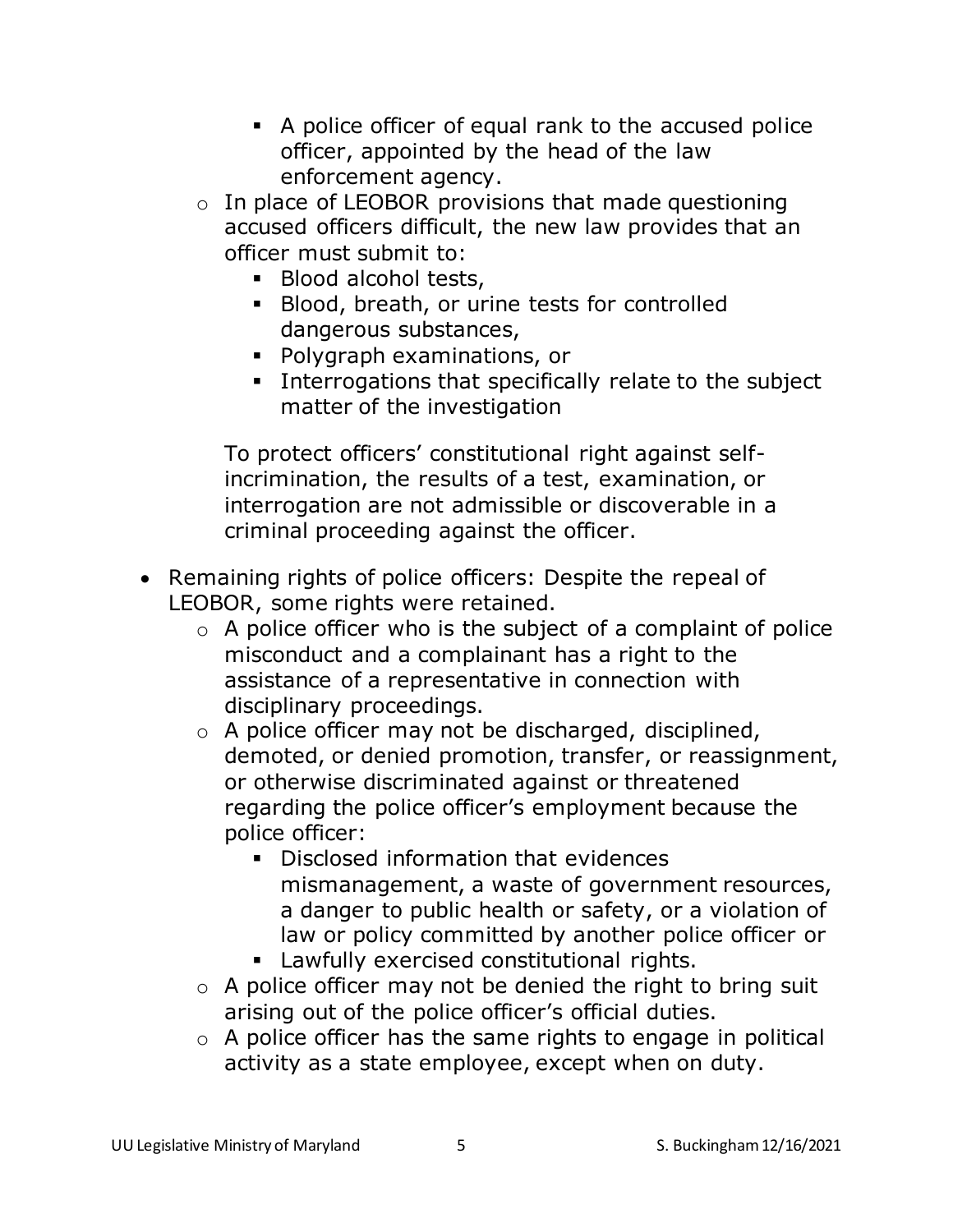o A law enforcement agency may not prohibit secondary employment by a police officer.

### **Transparency**

Transparency in the disciplinary process is enhanced by:

- Appointment of a victims' rights advocate to:
	- $\circ$  Act as the contact for the public within the police agency on matters related to police misconduct
	- o Explain to a complainant the complaint, investigation, administrative charging committee, and trial board processes and any decisions made
	- o Provide a complainant with an opportunity to review a police officer's statement, if any, before completion of an investigation by a law enforcement agency's investigative unit
- Creation of a database that enables a complainant to enter the complainant's case number to follow the status of the case as it proceeds
- Having the report of an Administrative Charging Committee sent to the complainant
- Making a Trial Board hearing open to the public, except to protect victims, children, medical records, confidential matters, or a person's life or safety.
- Prohibiting the record relating to an administrative or criminal investigation of misconduct by a police officer, including an internal affairs investigatory record, a hearing record, and records relating to a disciplinary decision from being expunged or destroyed
- Modifying the Maryland Public Information Act (MPIA) to allow public disclosure of an administrative or criminal investigation of misconduct by a law enforcement officer, including an internal affairs investigatory record, a hearing record, and records relating to a disciplinary decision. These records are no longer considered "personnel records" which cannot be disclosed, thereby making them disclosable.
	- o The custodian of the records must redact the portions of a record that reflects medical information of the person in interest, personal contact information of the person in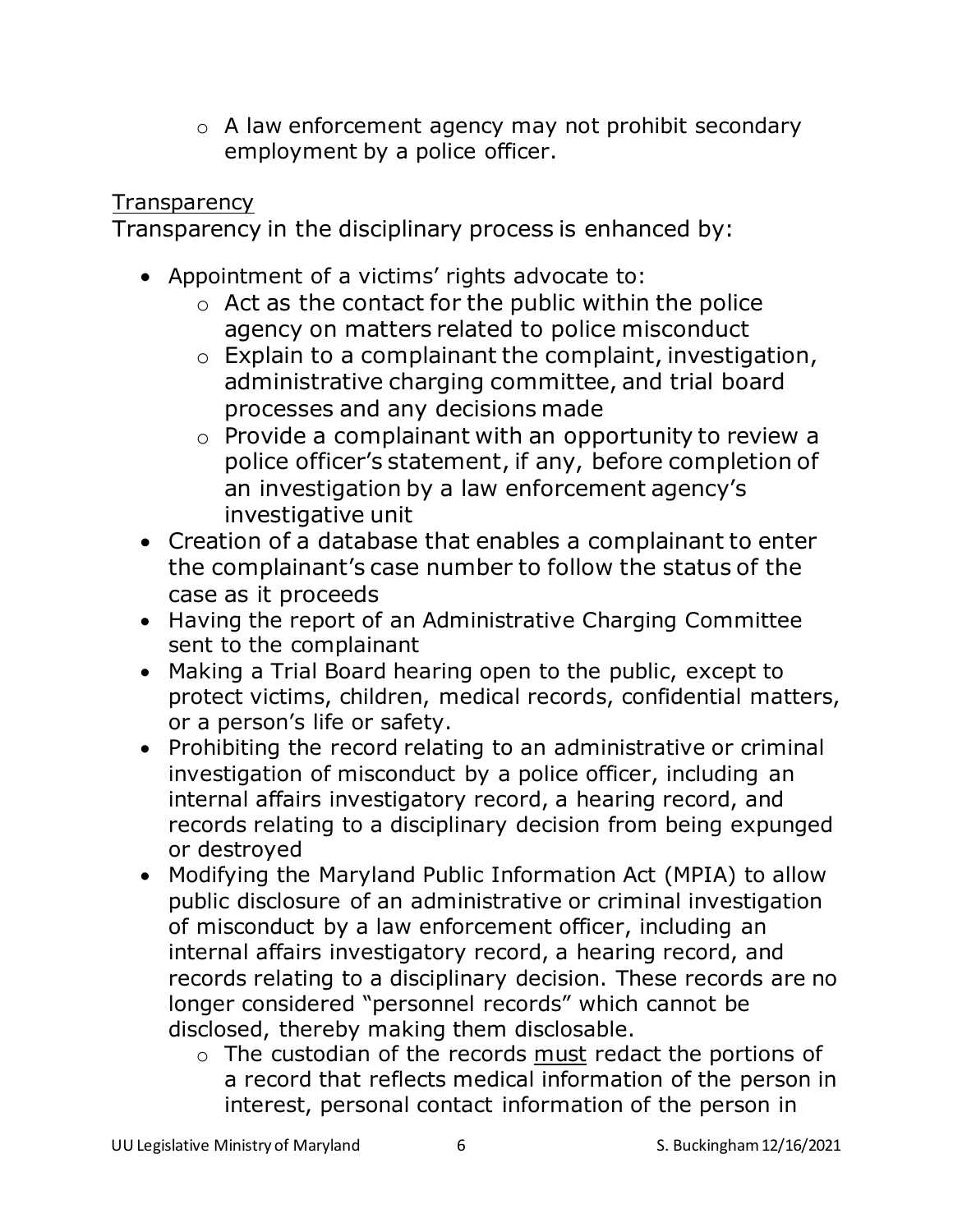interest or a witness, or information relating to the family of the person in interest.

- o A custodian may deny access to records to the extent that it would:
	- **EXED** Interfere with a valid and proper law enforcement proceeding [This means that records are not generally available until an investigation or proceeding is completed]
	- Deprive another person of a right to a fair trial or an impartial adjudication
	- Constitute an unwarranted invasion of personal privacy
	- Disclose the identity of a confidential source
	- **•** Disclose an investigative technique or procedure
	- Prejudice an investigation, or
	- **Endanger the life or physical safety of an individual**
- o A custodian may redact the portions of a record to the extent that the record reflects witness information. A custodian must notify the person in interest when the record is inspected, but may not disclose the identity of the requestor to the person in interest.
- o Still considered a personnel record (and not subject to disclosure) are "technical infractions," a minor rule violation by an individual solely related to the enforcement of administrative rules that (1) does not involve an interaction between a member of the public and the individual; (2) does not relate to the individual's investigative, enforcement, training, supervision, or reporting responsibilities; and (3) is not otherwise a matter of public concern

Control of the Police Department of Baltimore City

The law also moves the authority and responsibility for the Baltimore Police Department (BPD) from the State of Maryland to Baltimore City (contingent on the passage of an amendment to the Charter of Baltimore City that provides the transfer of control of BPD to Baltimore City and its ratification by the voters of Baltimore City at either the 2022 or the 2024 general election). This removes